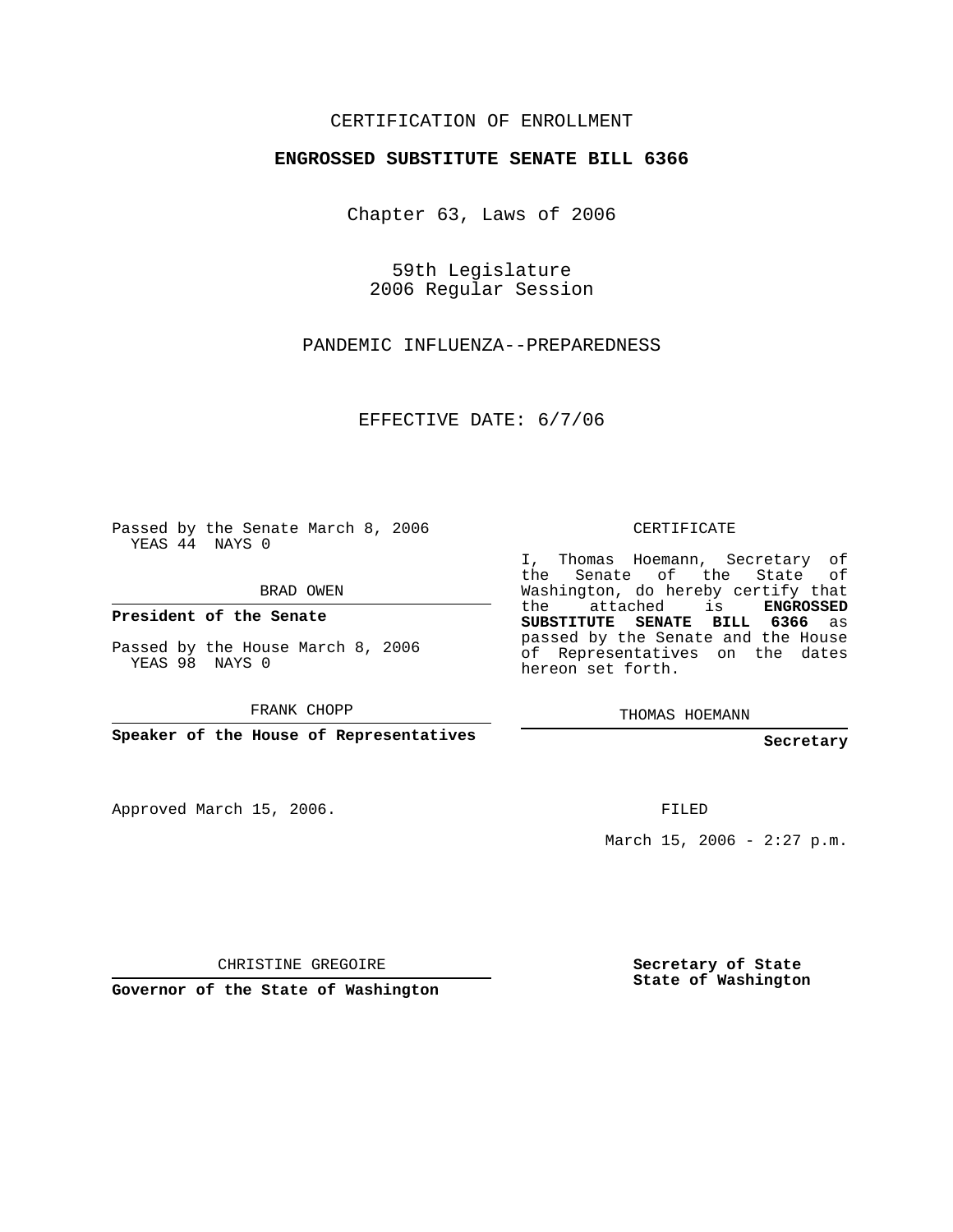## **ENGROSSED SUBSTITUTE SENATE BILL 6366** \_\_\_\_\_\_\_\_\_\_\_\_\_\_\_\_\_\_\_\_\_\_\_\_\_\_\_\_\_\_\_\_\_\_\_\_\_\_\_\_\_\_\_\_\_

\_\_\_\_\_\_\_\_\_\_\_\_\_\_\_\_\_\_\_\_\_\_\_\_\_\_\_\_\_\_\_\_\_\_\_\_\_\_\_\_\_\_\_\_\_

AS AMENDED BY THE HOUSE

Passed Legislature - 2006 Regular Session

### **State of Washington 59th Legislature 2006 Regular Session**

**By** Senate Committee on Ways & Means (originally sponsored by Senators Keiser, Thibaudeau and Kline)

READ FIRST TIME 02/7/06.

 AN ACT Relating to preparation and response to pandemic influenza; and adding a new chapter to Title 70 RCW.

BE IT ENACTED BY THE LEGISLATURE OF THE STATE OF WASHINGTON:

NEW SECTION. **Sec. 1.** The legislature finds that:

 (1) Pandemic influenza is a global outbreak of disease that occurs when a new virus appears in the human population, causes serious illness, and then spreads easily from person to person.

 (2) Historically, pandemic influenza has occurred on average every thirty years. Most recently, the Asian flu in 1957-58 and the Hong Kong flu in 1968-69 killed seventy thousand and thirty-four thousand, respectively, in the United States.

 (3) Another influenza pandemic could emerge with little warning, affecting a large number of people. Estimates are that another pandemic influenza would cause more than two hundred thousand deaths in our country, with as many as five thousand in Washington. Our state could also expect ten thousand to twenty-four thousand people needing hospital stays, and as many as a million people requiring outpatient visits. During a severe pandemic these numbers could be much higher. The economic losses could also be substantial.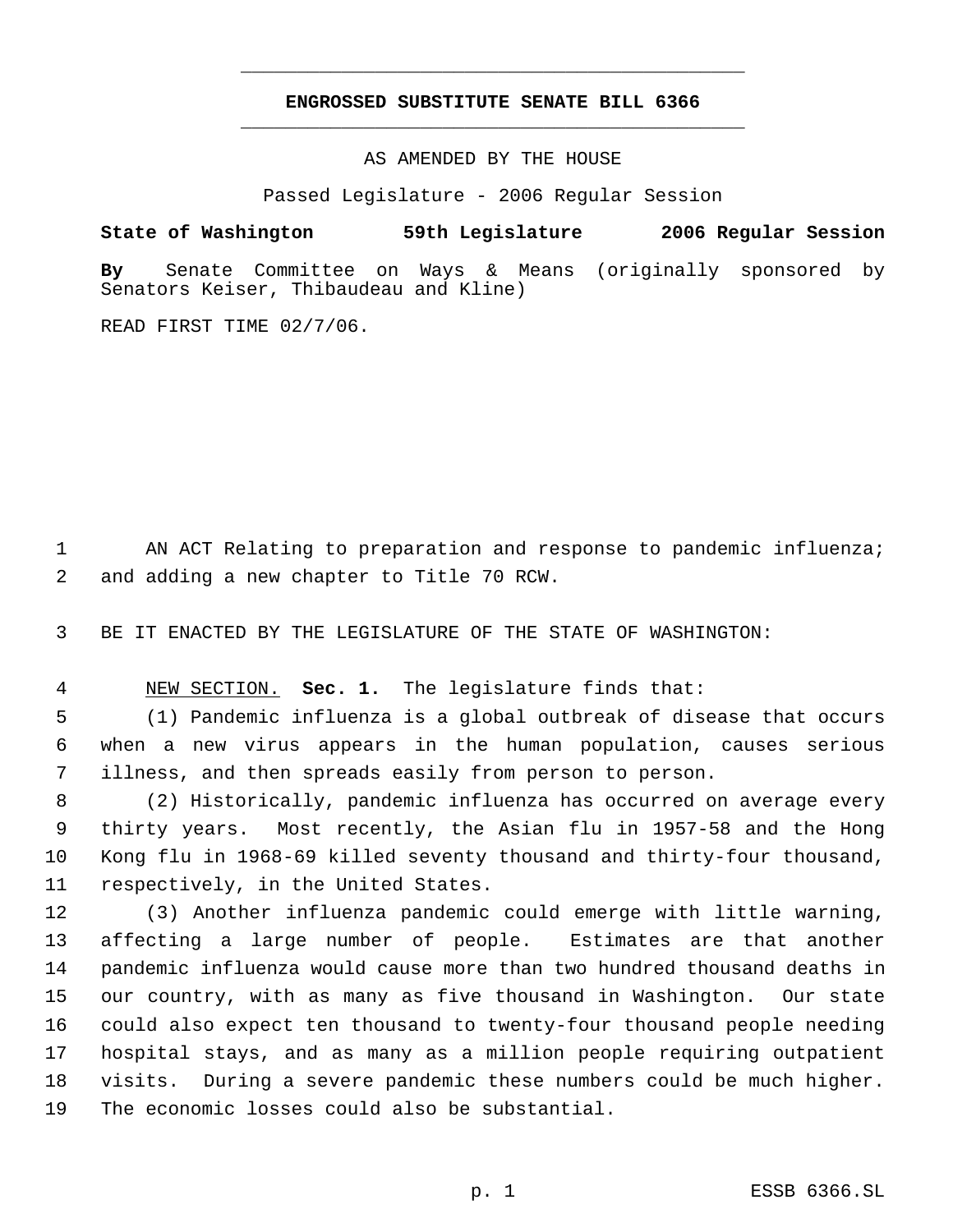(4) The current Avian or bird flu that is spreading around the world has the potential to start a pandemic. There is yet no proven vaccine, and antiviral medication supplies are limited and of unknown effectiveness against a human version of the virus, leaving traditional public health measures as the only means to slow the spread of the disease. Given the global nature of a pandemic, as much as possible, the state must be able to respond assuming only limited outside resources and assistance will be available.

 (5) An effective response to pandemic influenza in Washington must focus at the local level and will depend on preestablished partnerships and collaborative planning on a range of best-case and worst-case scenarios. It will require flexibility and real-time decision making, guided by accurate information. It will also depend on a well-informed public that understands the dangers of pandemic influenza and the steps necessary to prevent the spread of the disease.

 (6) Avian flu is but one example of an infectious disease that, were an outbreak to occur, could pose a significant statewide health hazard. As such, preparation for pandemic flu will also enhance the capacity of local public health jurisdictions to respond to other emergencies.

 It is therefore the intent of the legislature that adequate pandemic flu preparedness and response plans be developed and implemented by local public health jurisdictions statewide in order to limit the number of illnesses and deaths, preserve the continuity of essential government and other community services, and minimize social disruption and economic loss in the event of an influenza pandemic.

 NEW SECTION. **Sec. 2.** The definitions in this section apply throughout this chapter unless the context clearly requires otherwise.

(1) "Department" means the department of health.

 (2) "Local health jurisdiction" means a local health department as established under chapter 70.05 RCW, a combined city-county health department as established under chapter 70.08 RCW, or a health district established under chapter 70.05 or 70.46 RCW.

(3) "Secretary" means the secretary of the department of health.

 NEW SECTION. **Sec. 3.** (1) The secretary shall establish requirements and performance standards, consistent with any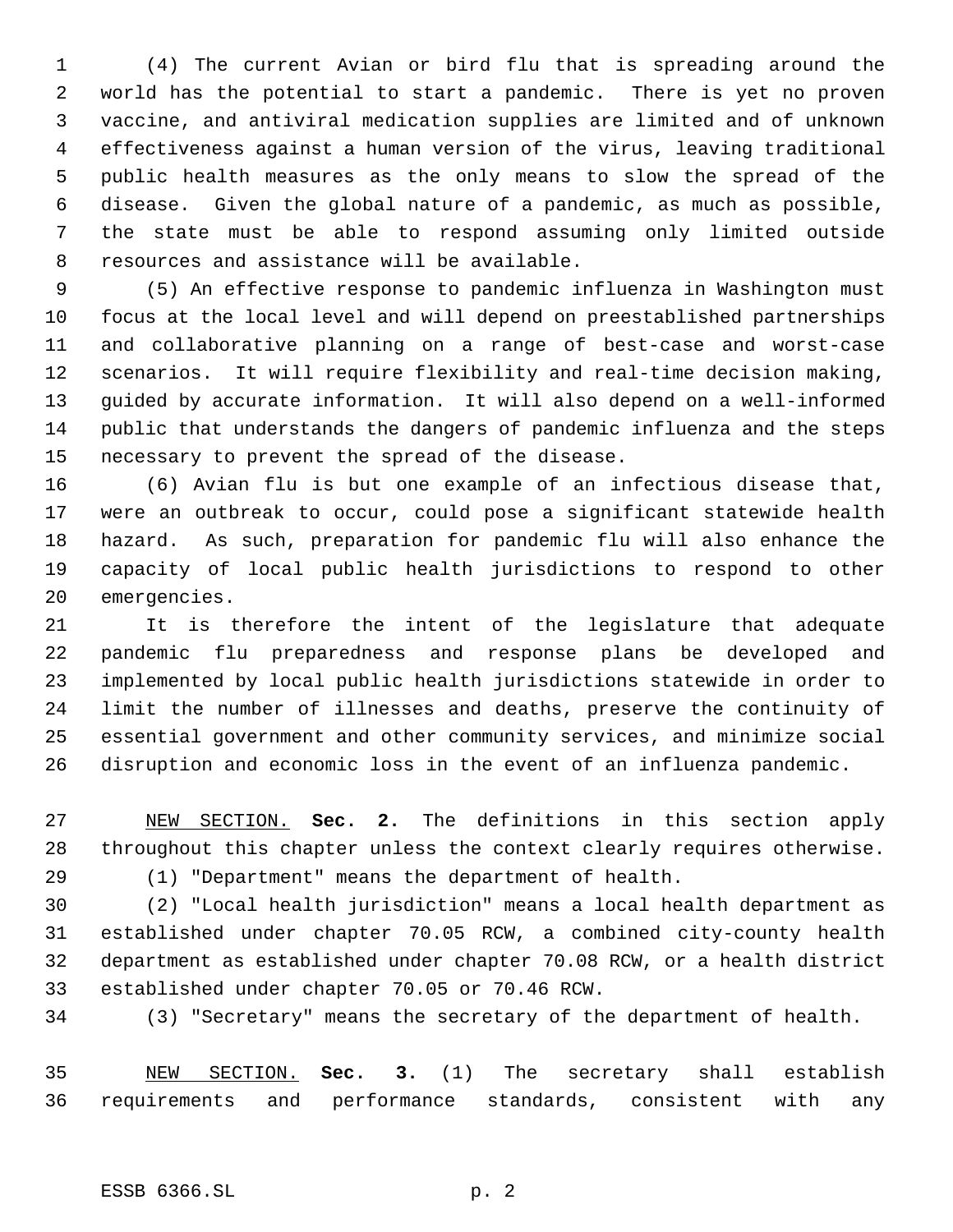requirements or standards established by the United States department of health and human services, regarding the development and implementation of local pandemic flu preparedness and response plans.

 (2) To the extent state or federal funds are provided for this purpose, by November 1, 2006, each local health jurisdiction shall develop a pandemic flu preparedness and response plan, consistent with requirements and performance standards established in subsection (1) of 8 this section, for the purpose of:

 (a) Defining preparedness activities that should be undertaken before a pandemic occurs that will enhance the effectiveness of response measures;

 (b) Describing the response, coordination, and decision-making structure that will incorporate the local health jurisdiction, the local health care system, other local response agencies, and state and federal agencies during the pandemic;

 (c) Defining the roles and responsibilities for the local health jurisdiction, local health care partners, and local response agencies 18 during all phases of a pandemic;

 (d) Describing public health interventions in a pandemic response and the timing of such interventions;

 (e) Serving as a guide for local health care system partners, response agencies, and businesses in the development of pandemic 23 influenza response plans; and

 (f) Providing technical support and information on which preparedness and response actions are based.

 Each plan shall be developed based on an assessment by the local health jurisdiction of its current capacity to respond to pandemic flu and otherwise meet department outcome measures related to infectious disease outbreaks of statewide significance.

 NEW SECTION. **Sec. 4.** (1) Each local health jurisdiction shall develop its pandemic flu preparedness and response plan based on the requirements and performance standards established under section 3(1) of this act and an assessment of the jurisdiction's current capacity to respond to pandemic flu. The plan shall be developed in consultation with appropriate public and private sector partners, including departments of emergency management, law enforcement, school districts,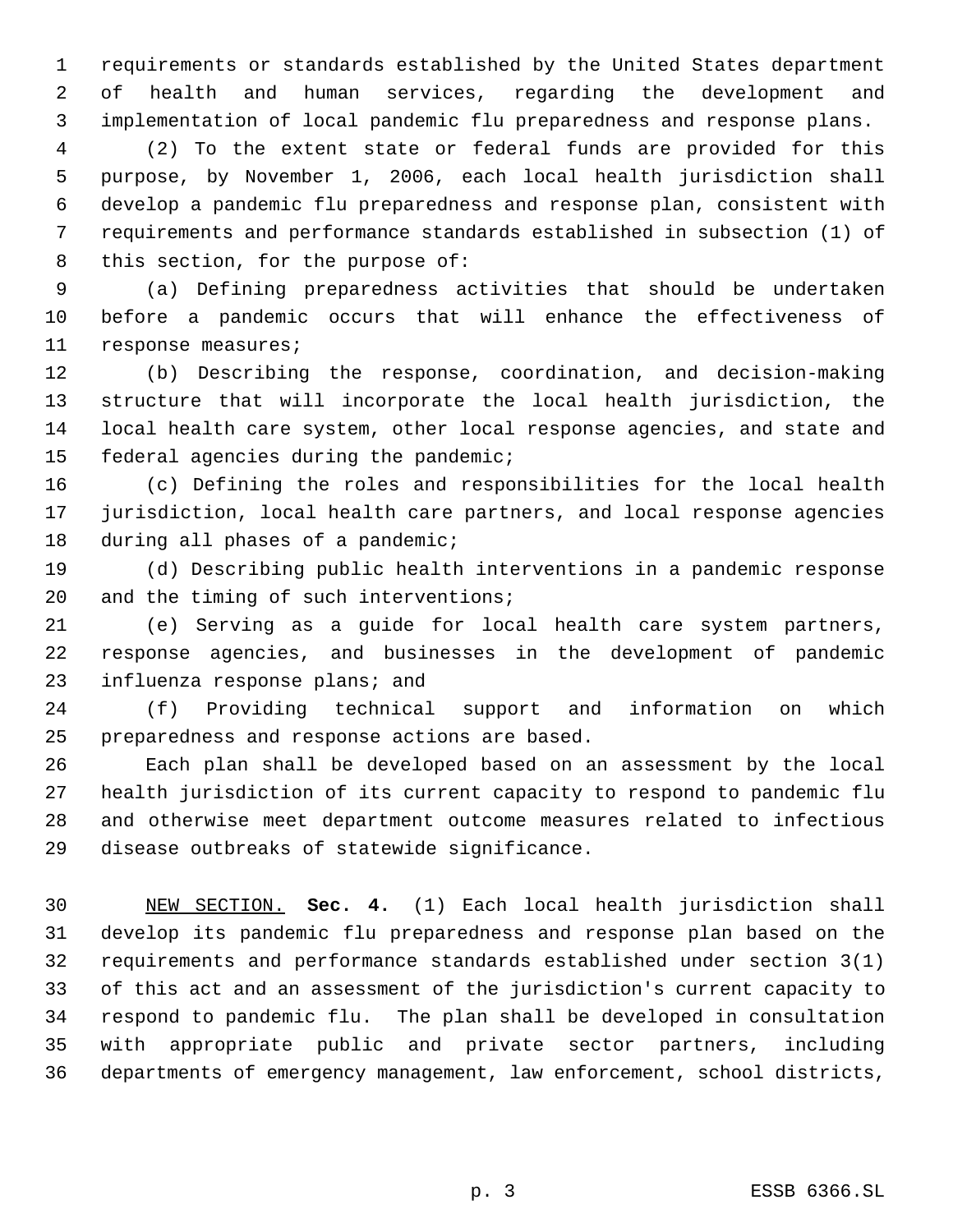hospitals and medical professionals, tribal governments, and business organizations. At a minimum, each plan shall address:

 (a) Strategies to educate the public about the consequences of influenza pandemic and what each person can do to prepare, including the adoption of universal infectious disease prevention practices and maintaining appropriate emergency supplies;

 (b) Jurisdiction-wide disease surveillance programs, coordinated with state and federal efforts, to detect pandemic influenza strains in humans and animals, including health care provider compliance with reportable conditions requirements, and investigation and analysis of reported illness or outbreaks;

 (c) Communication systems, including the availability of and access to specialized communications equipment by health officials and community leaders, and the use of mass media outlets;

 (d) Mass vaccination plans and protocols to rapidly administer 16 vaccine and monitor vaccine effectiveness and safety;

 (e) Guidelines for the utilization of antiviral medications for the treatment and prevention of influenza;

 (f) Implementation of nonmedical measures to decrease the spread of the disease as guided by the epidemiology of the pandemic, including increasing adherence to public health advisories, voluntary social isolation during outbreaks, and health officer orders related to quarantines;

 (g) Medical system mobilization, including improving the linkages and coordination of emergency responses across health care organizations, and assuring the availability of adequate facilities and trained personnel;

 (h) Strategies for maintaining social order and essential community services while limiting the spread of disease throughout the duration of the pandemic; and

 (i) The jurisdiction's relative priorities related to implementation of the above activities, based on available funding.

 (2) To the extent state or federal funds are provided for this purpose, the department, in consultation with the state director of emergency management, shall provide technical assistance and disburse funds as needed, based on the formula developed under section 6 of this act, to support local health jurisdictions in developing their pandemic flu preparedness and response plans.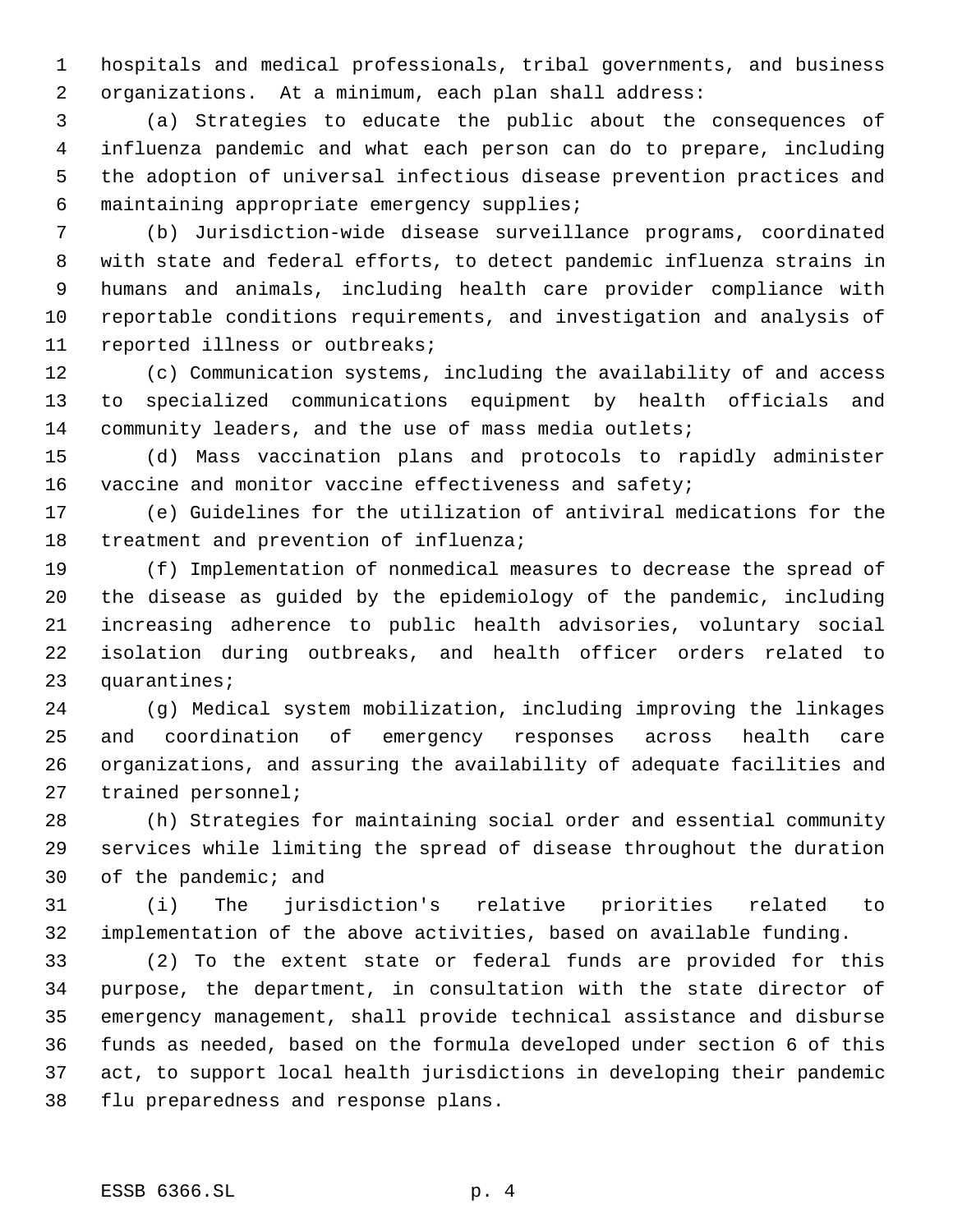NEW SECTION. **Sec. 5.** Local health jurisdictions shall submit their pandemic flu preparedness and response plans to the secretary by November 1, 2006. Upon receipt of a plan, the secretary shall approve or reject the plan. When the plan is determined by the department to comply with the requirements and integrate the performance standards established under section 3(1) of this act, any additional state or federal funding appropriated in the budget shall be provided to the local health jurisdiction to support the preparedness response activities identified in the plan, based upon a formula developed by the secretary under section 6 of this act. Preparedness and response activities include but are not limited to:

 (1) Education, information, and outreach, in multiple languages, to increase community preparedness and reduce the spread of the disease should it occur;

 (2) Development of materials and systems to be used in the event of a pandemic to keep the public informed about the influenza, the course 17 of the pandemic, and response activities;

 (3) Development of the legal documents necessary to facilitate and 19 support the necessary government response;

 (4) Training and response drills for local health jurisdiction staff, law enforcement, health care providers, and others with responsibilities identified in the plan;

 (5) Enhancement of the communicable disease surveillance system; and

 (6) Development of coordination and communication systems among responding agencies.

 Where appropriate, these activities shall be coordinated and funded on a regional or statewide basis. The secretary, in consultation with the state director of emergency management, shall provide implementation support and assistance to a local health jurisdiction when the secretary or the local health jurisdiction has concerns regarding a jurisdiction's progress toward implementing its plan.

 NEW SECTION. **Sec. 6.** The secretary shall develop a formula for distribution of any federal and state funds appropriated in the omnibus appropriations act on or before July 1, 2006, to local health jurisdictions for development and implementation of their pandemic flu preparedness and response plans. The formula developed by the